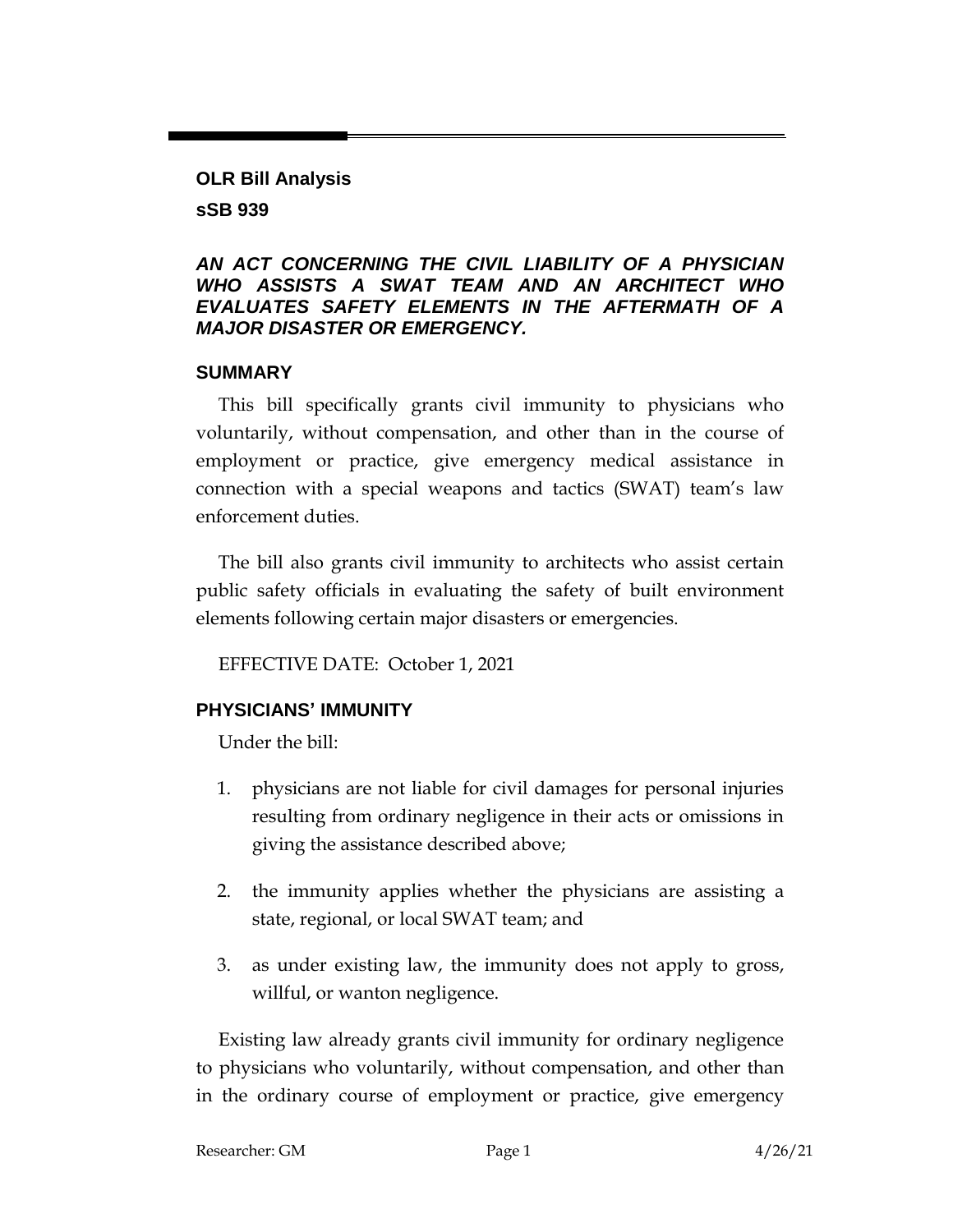assistance to people in need (CGS § 52-557b(a)).

### **ARCHITECTS' IMMUNITY**

Under the bill, to receive civil immunity, the architect's assistance must be:

- 1. at the request of, under the direction of, or in connection with a public safety official;
- 2. voluntary and without compensation; and
- 3. done in good faith.

An architect whose assistance meets these requirements is not liable for civil damages unless he or she failed to act as a reasonably prudent public safety official would have acted under the same or similar circumstances. Additionally, the bill applies to these architects the same standard of care that applies to public safety officials evaluating built environment (see below) elements during situations other than major disasters or emergencies (it is not clear what that standard of care is under existing law).

These provisions apply to an architect's acts or omissions that occur during the time period a civil preparedness emergency declaration is effective or for 60 days after the declaration is issued, whichever is longer.

# **DEFINITIONS**

#### *Built Environment*

Under the bill, a "built environment" is a human-made environment, including homes, buildings, streets, sidewalks, and parks as well as transportation, energy, and other infrastructure.

# *Public Safety Official*

Additionally, under the bill, a "public safety official" is (1) a state or municipal police officer or firefighter; (2) a building or assistant building official; (3) the state building inspector or his designee; (4) a community emergency response team member activated by the